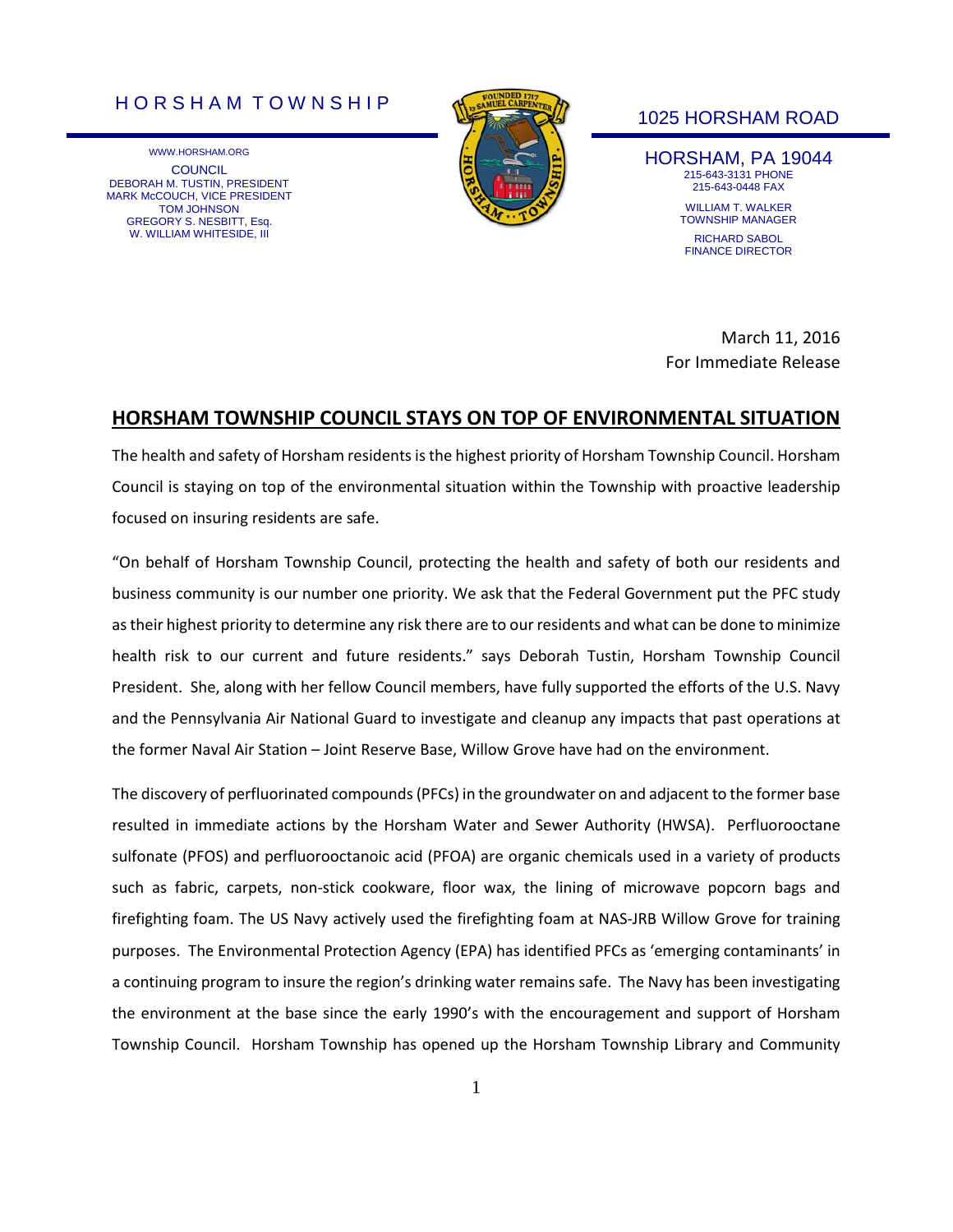Center to host a series of public meetings of the NAS-JRB Willow Grove Restoration Advisory Board (RAB). The most recent RAB meeting in December 2015 was the 59<sup>th</sup> meeting of that group.

Even though the EPA has only issued Provisionary Health Advisory Levels (PHAL) without specific clean up guidelines for PFCs, the HWSA (in conjunction with Horsham Township) immediately shut down two main water supply wells and began an on-going testing program to insure the water they provide to residents and businesses in the Township met drinking water standards. The HWSA is working closely with the Navy and the U.S. EPA to identify those residents and businesses near the base that have private wells. Currently the HWSA is working on connecting homes and businesses whose wells have shown evidence of PFCs at or above the PHAL into the HWSA public water supply system. The Navy is funding HWSA's costs for those connections as well as for the installation of granular activated carbon filters on the contaminated public water supply wells. Additionally, the Navy is compensating HWSA for the costs of purchased water from neighboring water suppliers.

Local, state and federal agencies have attempted to keep the public aware of both the environmental issues being addressed and possible health impacts. Horsham Township Council and staff have coordinated and attended a number of public meetings on the PFC contamination situation. The next Navy/EPA public meeting/open house is tentatively set for May 24-25, 2016 at the Horsham Community Center. Representatives from U.S. Navy, PA Air National Guard, U.S. EPA, PADEP, local water authorities, Montgomery and Bucks County Health Departments and the U.S. Agency for Toxic Substances and Disease Registry (ATSDR) are scheduled to attend.

"The Navy has stepped forward and is addressing the potential environmental issues with both money and actions", says William Walker, Horsham Township Manager. He noted that the Navy and Air National Guard have on-going investigations to determine the nature and extent of the PFC contamination. Additional monitoring wells are being installed with sampling scheduled in early spring 2016. Soil and sediment sampling is also scheduled as part of the comprehensive investigation. All of the sampling is being done in concert with the U.S. EPA and the Pennsylvania Department of Environmental Protection (PADEP).

Mrs. Tustin encourages Horsham Township residents and businesses to stay informed on these issues by:

Checking the Horsham Township website [\(www.horsham.org\)](http://www.horsham.org/) and the HWSA website [\(www.horshamwater-sewer.com\)](http://www.horshamwater-sewer.com/) for the latest information